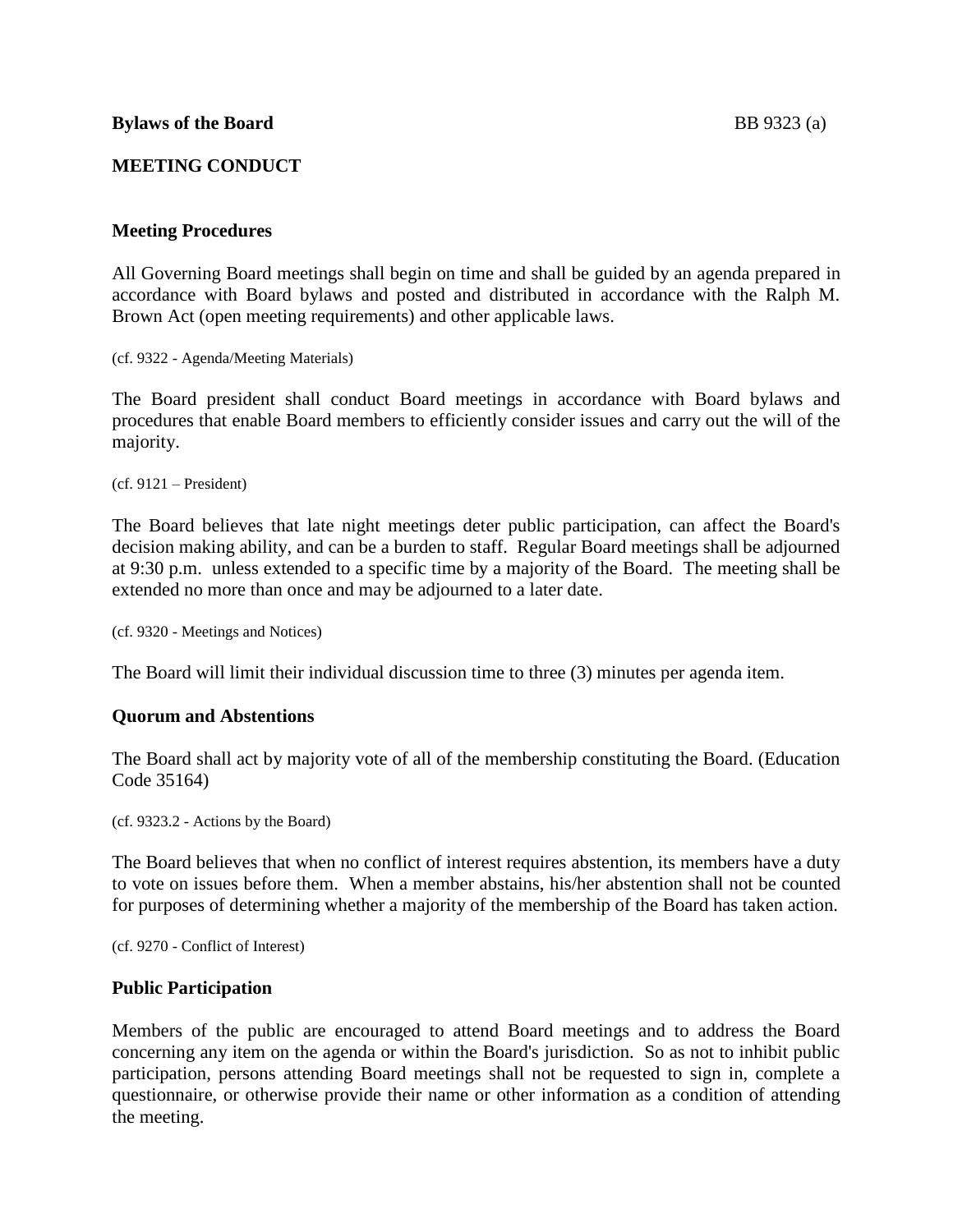In order to conduct district business in an orderly and efficient way, the Board requires that public presentations to the Board comply with the following procedures:

- 1. The Board shall give members of the public an opportunity to address the Board either before or during the Board's consideration of each regular item of business to be discussed at regular or special meetings. Each member of the public shall have three (3) minutes per agenda item to address the Board. (Education Code 35145.5, Government Code 54954.3)
- 2. Members of the public may bring before the Board, at a regular meeting, matters that are not listed on the agenda. The Board shall take no action or discussion on any item not appearing on the posted agenda, except as authorized by law. (Education Code 35145.5, Government Code 54954.2)
- 3. Without taking action, Board members or district staff members may briefly respond to statements made or questions posed by the public about items not appearing on the agenda. Additionally, on their own initiative or in response to questions posed by the public, a Board or staff member may ask a question for clarification, make a brief announcement, or make a brief report on his/her own activities. (Government Code 54954.2)

Furthermore, the Board or a Board member may provide a reference to staff or other resources for factual information, ask staff to report back to the Board at a subsequent meeting concerning any matter, or take action directing staff to place the matter of business on a future agenda. (Government Code 54954.2)

4. The Board need not allow the public to speak on any item that has already been considered by a committee composed exclusively of Board members at a public meeting where the public had the opportunity to address the committee on that item. However, if the Board determines that the item has been substantially changed since the committee heard it, the Board shall provide an opportunity for the public to speak in accordance with law. (Government Code 54954.3)

#### (cf. 9130 - Board Committees)

5. A person wishing to be heard by the Board shall first be recognized by the president and shall then proceed to comment as briefly as the subject permits.

Individual speakers will be allowed three minutes to address the Board on each agenda or nonagenda item(s). The Board shall limit the total time for public input on each agenda item to 15 minutes. With Board consent, the Board president may increase or decrease the time allowed for public presentation, depending on the topic and the number of persons wishing to be heard. The president may take a poll of speakers for or against a particular issue and may ask that only additional persons speak only if they have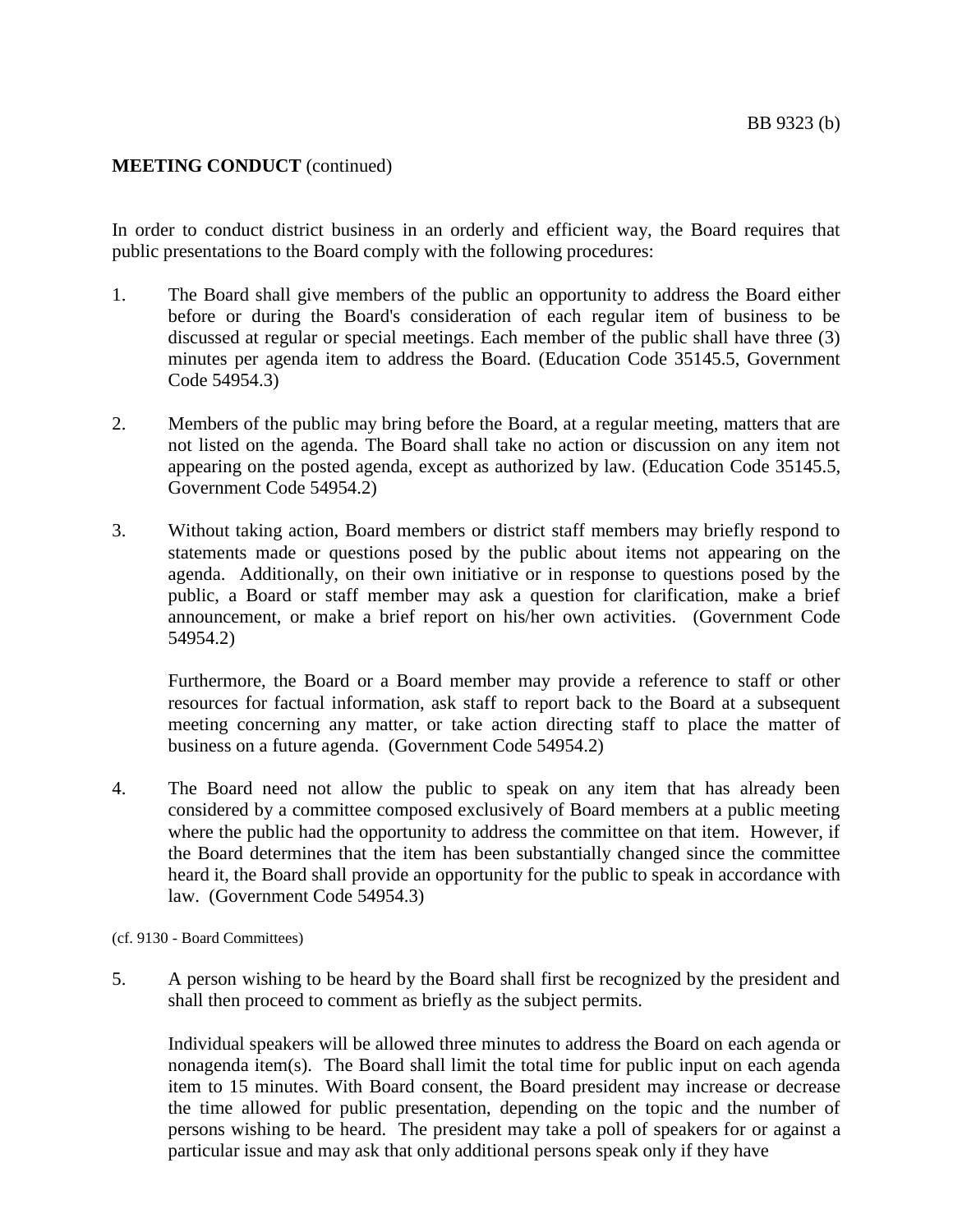something new to add.

In order to ensure that non-English speakers receive the same opportunity to directly address the Board, any member of the public who utilizes a translator shall be provided at least twice the allotted time to address the Board, unless simultaneous translation equipment is used to allow the Board to hear the translated public testimony simultaneously. (Government Code 54954.3)

6. The Board president may rule on the appropriateness of a topic. If the topic would be more suitably addressed at a later time, the Board president may indicate the time and place when it should be presented.

The Board shall not prohibit public criticism of its policies, procedures, programs, services, acts or omissions. (Government Code 54954.3) In addition, the Board may not prohibit public criticism of district employees.

Whenever a member of the public initiates specific complaints or charges against an employee, the Board president shall inform the complainant of the appropriate complaint procedure.

(cf. 1312.1 - Complaints Concerning District Employees) (cf. 9321 - Closed Session Purposes and Agendas)

7. The Board president shall not permit any disturbance or willful interruption of Board meetings. Persistent disruption by an individual or group, or any conduct or statements that threaten the safety of any person(s) at the meeting shall be grounds for the president to terminate the privilege of addressing the Board. The Board may remove disruptive individuals and order the room cleared if necessary; in this case, members of the media not participating in the disturbance shall be allowed to remain, and individual(s) not participating in such disturbances may be allowed to remain at the discretion of the Board. When the room is ordered cleared due to a disturbance, further Board proceedings shall concern only matters appearing on the agenda. (Government Code 54957.9)

When such disruptive conduct occurs, the Superintendent or designee shall contact local law enforcement as necessary.

(cf. 9324 - Minutes and Recordings)

## **Recording by the Public**

Anyone attending an open meeting of the Board may record it with an audio or videotape recorder or a still motion picture camera, or may broadcast the meeting, unless the Board makes a reasonable finding that noise illumination, or obstruction of view will persistently disrupt the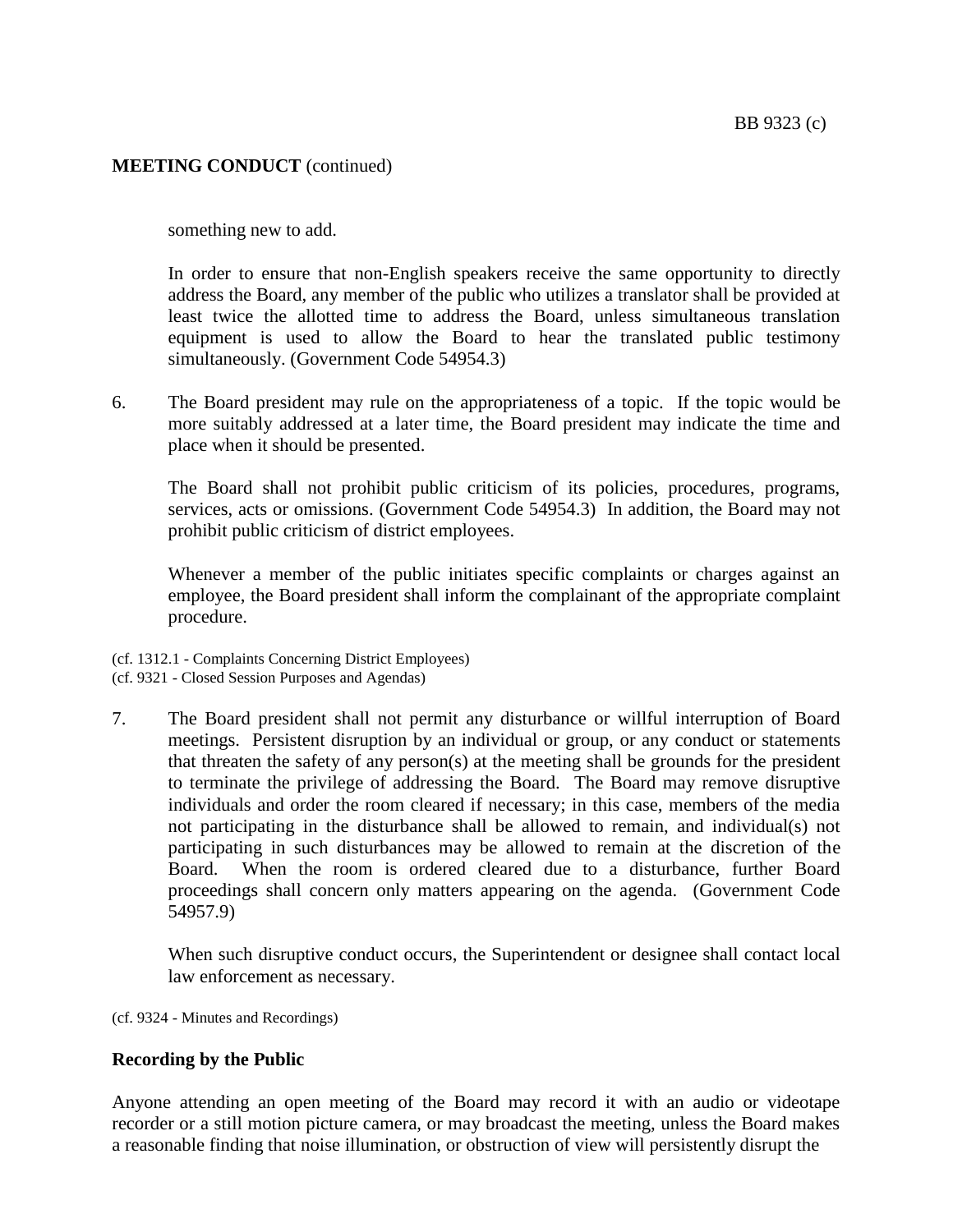meeting. (Government Code 54953.5, 54953.6)

#### **Recording by the Board**

Members of the Board may not record during an open Board meeting using an audio or video recorder, still or motion picture camera, cell phone, or other device.

Legal Reference: EDUCATION CODE 5095 Powers of remaining board members and new appointees 32210 Willful disturbance of public school or meeting a misdemeanor 35010 Prescription and enforcement of rules 35145.5 Agenda; public participation; regulations 35163 Official actions, minutes and journal 35164 Vote requirements 35165 Effect of vacancies upon majority and unanimous votes by seven member board CODE OF CIVIL PROCEDURE 527.8 Workplace Violence Safety Act GOVERNMENT CODE 54953.3 Prohibition against conditions for attending a board meeting 54953.5 Audio or video tape recording of proceedings 54953.6 Broadcasting of proceedings 54954.2 Agenda; posting; action on other matters 54954.3 Opportunity for public to address legislative body; regulations 54957 Closed sessions 54957.9 Disorderly conduct of general public during meeting; clearing of room PENAL CODE 403 Disruption of assembly or meeting COURT DECISIONS City of San Jose v. Garbett,  $(2010)$  190 Cal.App.  $4<sup>th</sup> 526$ Norse v. City of Santa Cruz, (9th Cir. 2010) 629 F3d 966 McMahon v. Albany Unified School District, (2002) 104 Cal.App.4th 1275 Rubin v. City of Burbank, (2002) 101 Cal.App.4th 1194 Baca v. Moreno Valley Unified School District, (C.D. Cal. 1996) 936 F. Supp. 71 ATTORNEY GENERAL OPINIONS 55 Ops.Cal.Atty.Gen. 26 (1972) 59 Ops.Cal.Atty.Gen. 532 (1976) 61 Ops.Cal.Atty.Gen. 243, 253 (1978) 63 Ops.Cal.Atty.Gen. 215 (1980) 66 Ops.Cal.Atty.Gen. 336, 337 (1983) 76 Ops.Cal.Atty.Gen. 281 (1993)

90 Ops.Cal.Atty.Gen. 47 (2007)